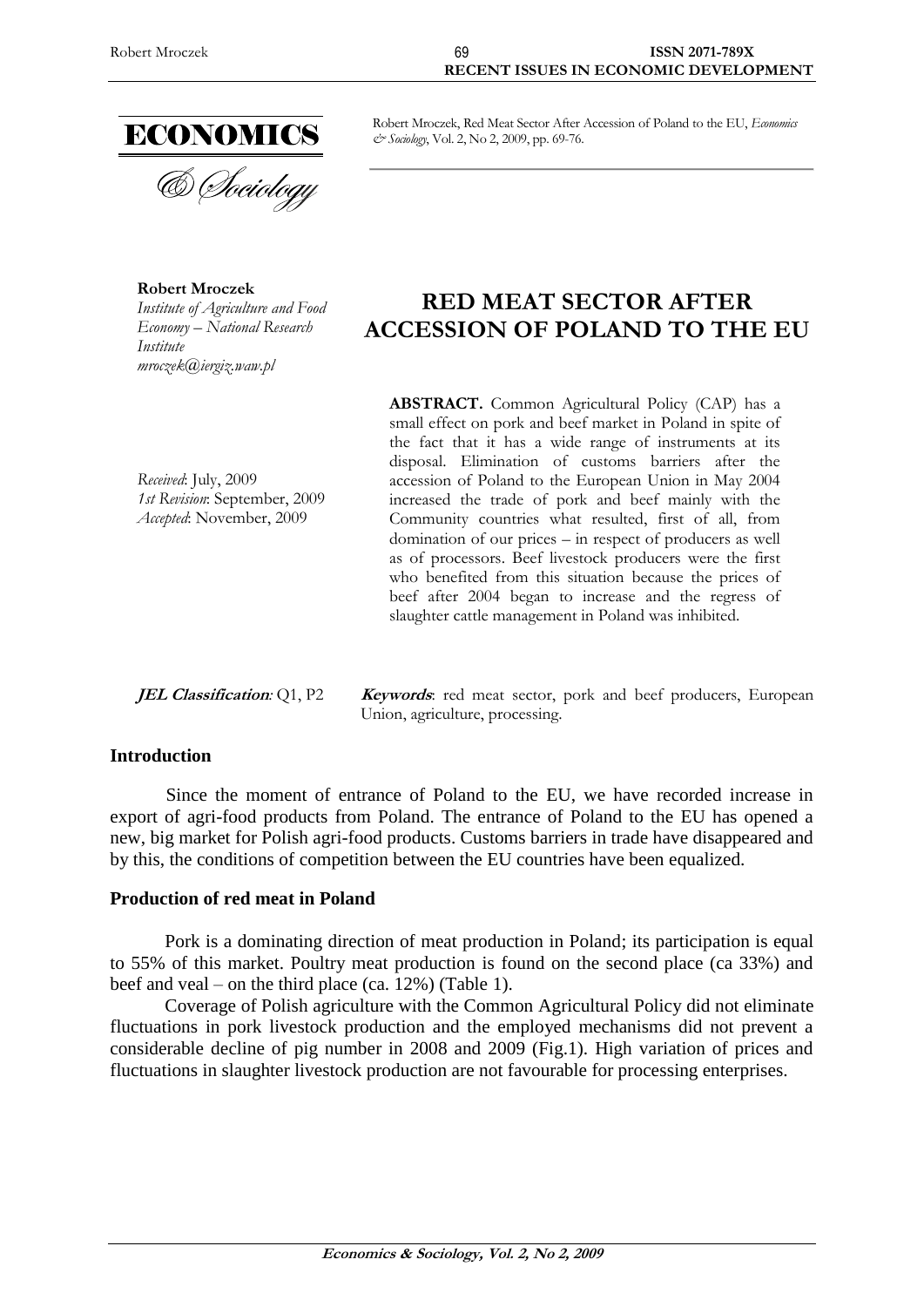| Robert Mroczek | <b>ISSN 2071-789X</b>                        |
|----------------|----------------------------------------------|
|                | <b>RECENT ISSUES IN ECONOMIC DEVELOPMENT</b> |

| <b>Specification</b>             | 2001 | 2003 | 2007 | 2008             |
|----------------------------------|------|------|------|------------------|
| Production of livestock in total | 2963 | 3461 | 3737 | 3569             |
| including: pigs                  | 1886 | 2209 | 2165 | 1937             |
| cattle and calves                | 342  | 355  | 405  | 417              |
| poultry                          | 696  | 859  | 1116 | 1165             |
| Industrial slaughters:           |      |      |      |                  |
| pigs                             |      | 1495 | 1852 | $1640^{\rm a}$   |
| cattle and calves                |      | 228  | 348  | 360 <sup>a</sup> |
| Slaughters of industrial         |      |      |      |                  |
| companies                        |      |      |      |                  |
| pigs                             | 751  | 1033 | 1221 | $1120^a$         |
| cattle and calves                | 133  | 172  | 228  | $245^{\circ}$    |
| Slaughters of big and medium-    |      |      |      |                  |
| size companies                   | 516  | 726  | 951  | 872              |
| pigs                             | 105  | 108  | 147  | 158              |
| cattle and calves                |      |      |      |                  |

#### Table 1. Meat production in Poland in HCW\* (in thousand tons)

\* hot carcass weight (after slaughter)

<sup>a</sup> preliminary estimate based on GUS (Main Statistical Office) and IAFE-NRI data

Source: R. Urban "Evaluation of economic condition of poultry, meat and oils industry". Lecture delivered during Conference of the Committee of Agriculture and Agricultural Trade of National Economic Chamber. Warsaw, 21.04. 2009.

Meat industry, as being the greatest receiver of slaughter animals, is interested in raw material with high quality parameters and stable supplies. The integration links between the producers of pigs and slaughter cattle and the meat industry enterprises are not sufficiently developed. It is one of shortcomings, which limits our competitivity on the EU market of meat.



\* slaughters according to preliminary estimate of IAFE-NRI, \*\* prognosis

Figure 1. Pork meat production Source: as in Table 1.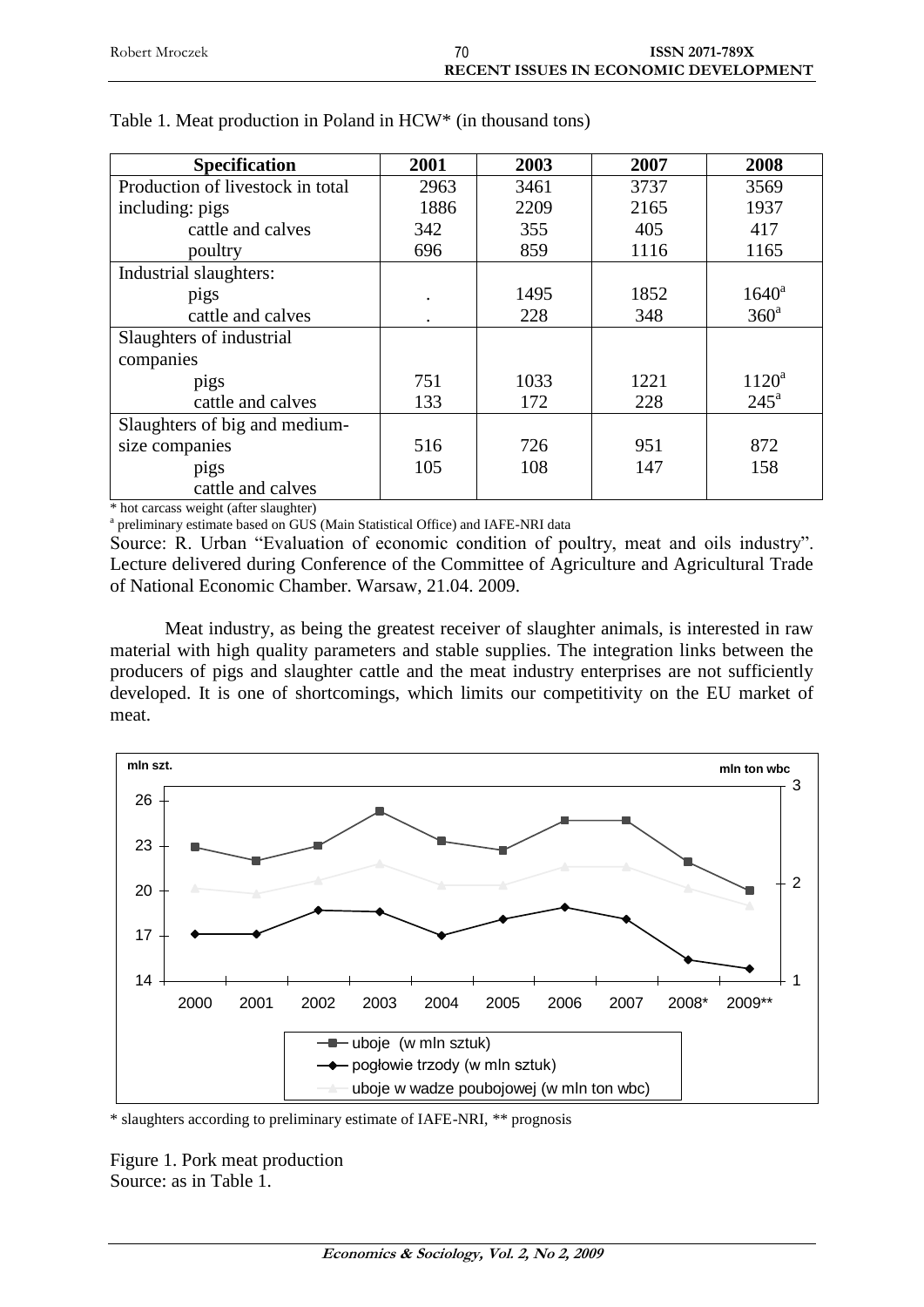$\overline{a}$ 

 $(in$ 

| Polish                 | English              |
|------------------------|----------------------|
| mln szt.               | mln heads            |
| mln ton whe            | mln tons in HCW      |
| uboje(w mln sztuk)     | slaughters (in mln   |
|                        | heads)               |
| pogłowie trzody (w mln | pig number (in mln   |
| sztuk)                 | heads)               |
| uboje w wadze          | slaughters in post   |
| poubojowej             | slaughter weight (in |
|                        | mln HCW)             |

From among instruments and mechanisms of the Common Agricultural Policy, stabilizing the EU meat market, the following ones are most frequently employed: protective customs duties and subsidizing of meat export to the third countries<sup>1</sup>. Intervention purchase is conducted only in the specified situations. Recent intervention purchase of pork in the EU had place in a half of the1980-ties. The payments for private storage of pork were also seldom activated.

According to the data of the Main Statistical Office (GUS), the number of pigs in March 2009 in Poland was equal to 13.3 mln heads, i.e. it decreased to the level, being not recorded in our country for 40 years. This big reduction of pig number in 2008 and 2009 was undoubtedly affected by deterioration of pork production profitability in the years 2007 – 2008 due to increasing prices of cereals on the world markets, and of industrial feedstuffs. The disturbance of relations between the purchasing prices of pigs and cereals (feeds) was recorded. In 2007, the ratio of prices between pigs and rye decreased to a very low level of 1:5.3. The situation was not better in the first half of 2008 as it was equal to 1: 4.9. As late as at the end of 2008 and at the beginning of 2009, the situation was considerably improved; the discussed ratio amounted to 1:8.5. It may be, therefore, expected that the farmers will reconstruct their pig herds during the coming two years. Polish zloty, being strong until the half of 2008, was favourable for import of pork from the EU countries to Poland; hence, it was an effective inhibitor, limiting increase of purchasing prices of pork in our country.

Process of concentration of pig production in Poland goes slowly. In 2007, there were 664 thousand farms, which managed pigs, i.e. by almost 200 thousand less than in 2000 (Figure 2).

<sup>1</sup> According to data of Agricultural Market Agency, subsidies paid to pork export in the years 2004-2008 amounted to 104.4 mln PLN and covered 100.6 thousand tons, including 81.0 thousand tons, financed only in 2008. The subsidies were suspended in August 2008 by the Regulation EC/ 795/2008. Export subsidies for beef were found on a similar level and covered 41.0 thousand tons.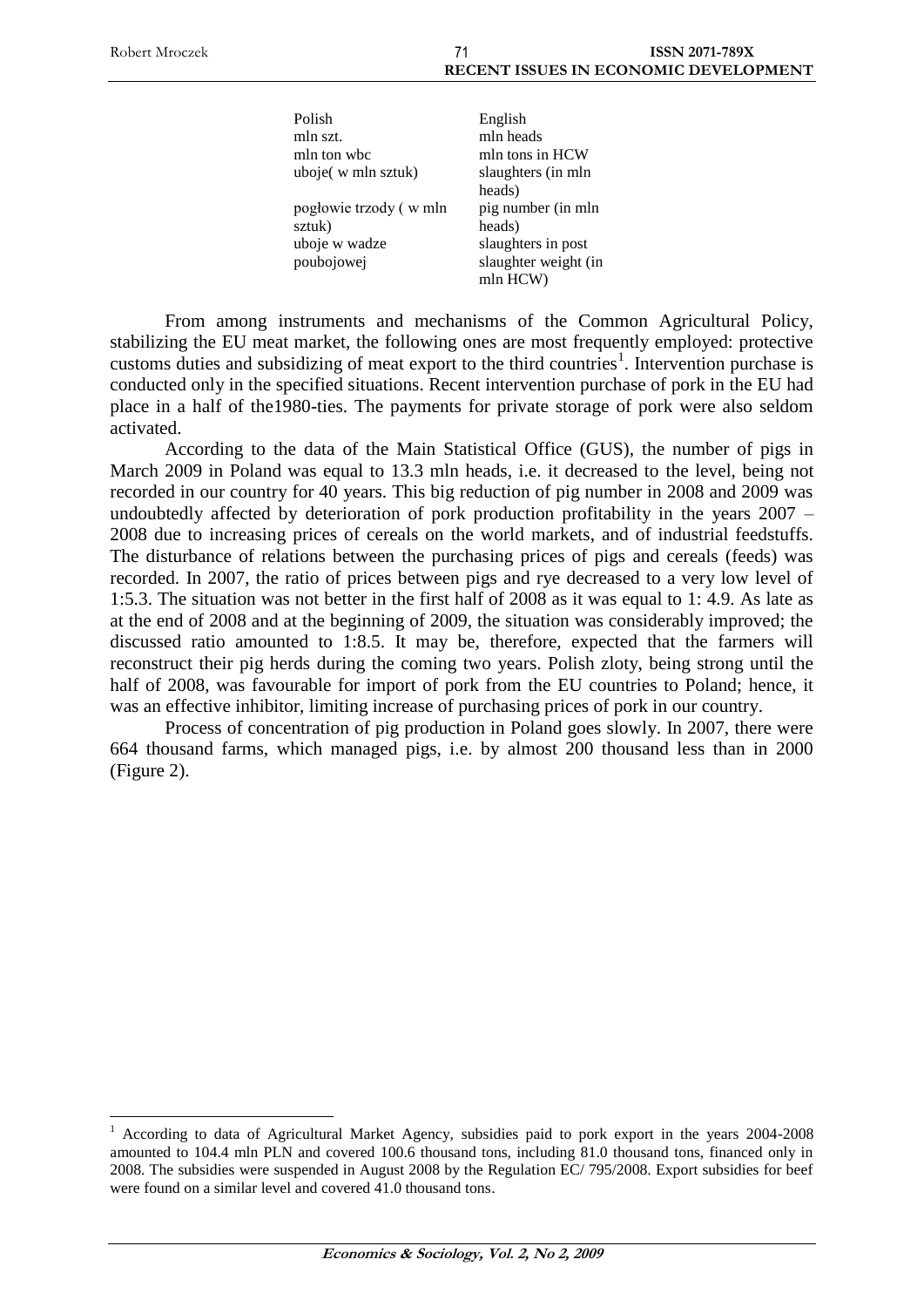

\* estimate

Figure 2. Pig producers in Poland (in thousand) Source: Characteristics of agricultural farms in 2000, 2005 and in 2007. GUS, Warsaw 2001, 2006, 2008.

2000 2002 2005 2007 2008\*

Pig production remains still dispersed, in spite of the fact that pig number increased almost twice in the greatest herds, counting above 200 animals. In 2008, the mentioned herds covered 28.6% of pigs in total and in 2001, it was  $15.7\%$ <sup>2</sup> (Figure 3).



Figure 3. Distribution of pig number according to management scale in 2001 and 2008 Source: Utilization of land, area of sowings and number of farm animals in 2001 and 2008, GUS (Main Statistical Office), Warsaw, 2001, 2008.

Accession of Poland to the EU inhibited the regress in beef production in Poland. In the years 2003 – 2005, the purchase prices of beef livestock increased by ca. 60% and amounted to ca. 4 PLN/kg; they were maintained on the mentioned level during the next three years and during the first four months of 2009, they increased to 4.6 PLN/kg. Production of beef, expressed as hot carcass weight (HCW) in 2006 reached 400 thousand tons (Figure 4). More than half of beef, produced in Poland, is destined for export.

 $\overline{a}$  $2 \text{ In } 2007$ , pig number amounted to 17.1 mln heads and in  $2008 - 15.4$  mln heads (state in July).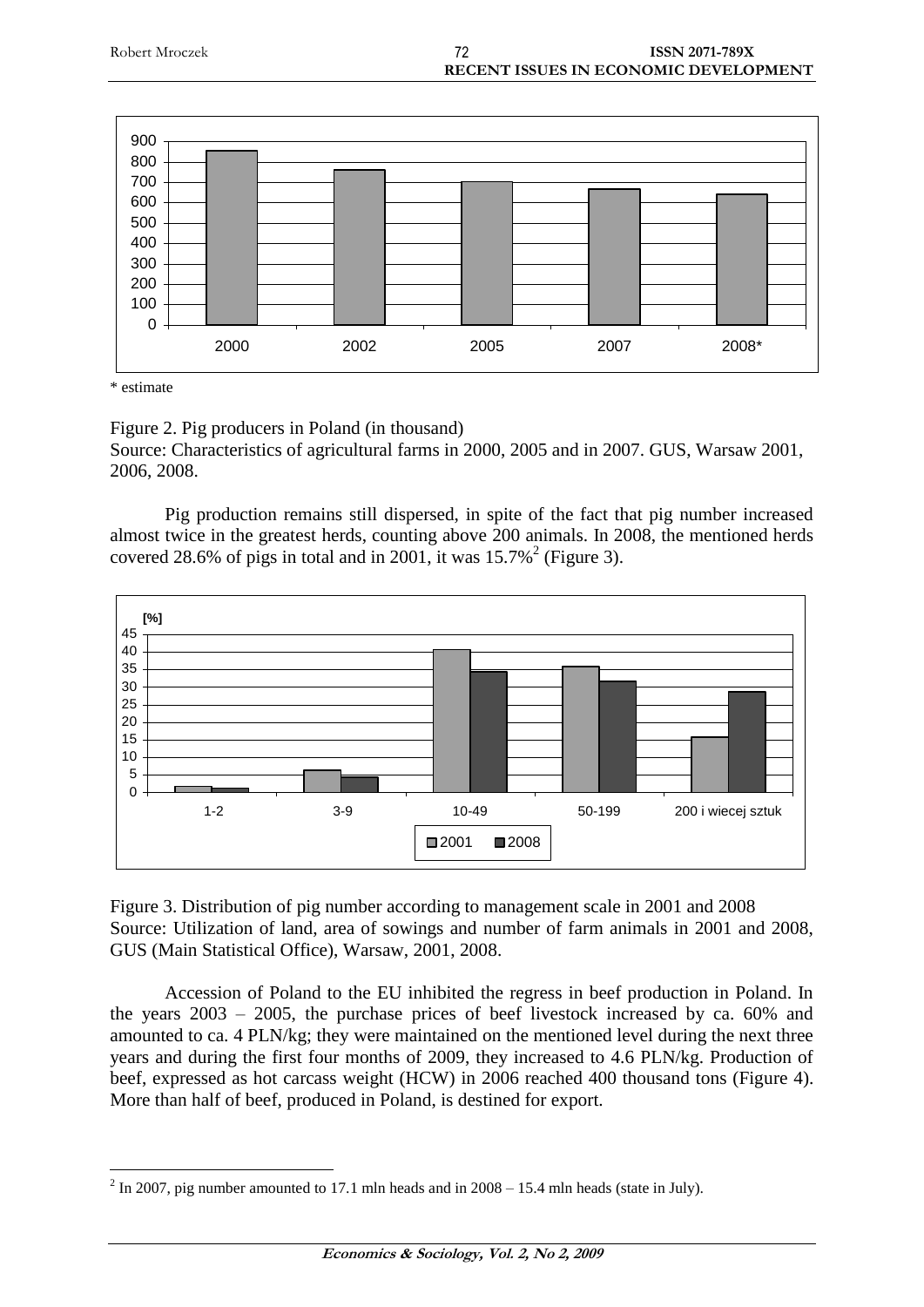

\* slaughters according to preliminary estimate of IAFE-NRI, \*\* prognosis, \*\*\* including export of fattened cattle, \*\*\*\*including export of calves

#### Figure 4. Beef production

 $\overline{a}$ 

Source: Own elaboration based on GUS data. Rynek mięsa (Meat market), State and Perspectives, no 35, "Market Analyses", 2008.

| English                            |
|------------------------------------|
| cattle number (in mln heads)       |
| cattle slaughters at the age above |
| 1 year of life (in mln heads)      |
| slaughter of calves (in mln heads) |
| slaughters of cattle (including    |
| calves) in post-slaughter weight   |
| (in thousand tons)                 |
|                                    |

In 2007, there were 718.3 thousand agricultural farms, dealing with cattle management and breeding in Poland, i.e. less than in 2002. Within the mentioned group, including almost 720 thousand farms, 91.3% possessed cows. In the dairy farms (being specialized in milk production) beef production is most frequently a by-product. Most of the cattle intended for slaughter in Poland derive from dairy breeds and their crossbreds with meat breeds, so the quality of such meat is lower than from meat breeds as it is in France, Great Britain or Italy.

Also, in such situation, the process of production concentration may be observed. In 2001, the smallest cattle herds, i.e. counting 1-2 and 3-9 animals, covered more than a half (52%) of total cattle number and in 2008, it was equal to 26%. During the discussed period, the number of cattle in the greatest herds, i.e. having more than 30 animals, was increased up to almost 41% of total cattle number (in 2001, it amounted to 12.8%). (Fig.5)<sup>3</sup>. The mentioned increase comes greatly from agricultural farms' specialization in milk production and increase of dairy cow herds. We have to remember that milk production in Poland after 2004 is subject to dairy quota system.

 $3 \text{ In } 2001$ , cattle number was equal to 5.7 mln heads and in  $2008 - 5.8$  mln heads (state in June).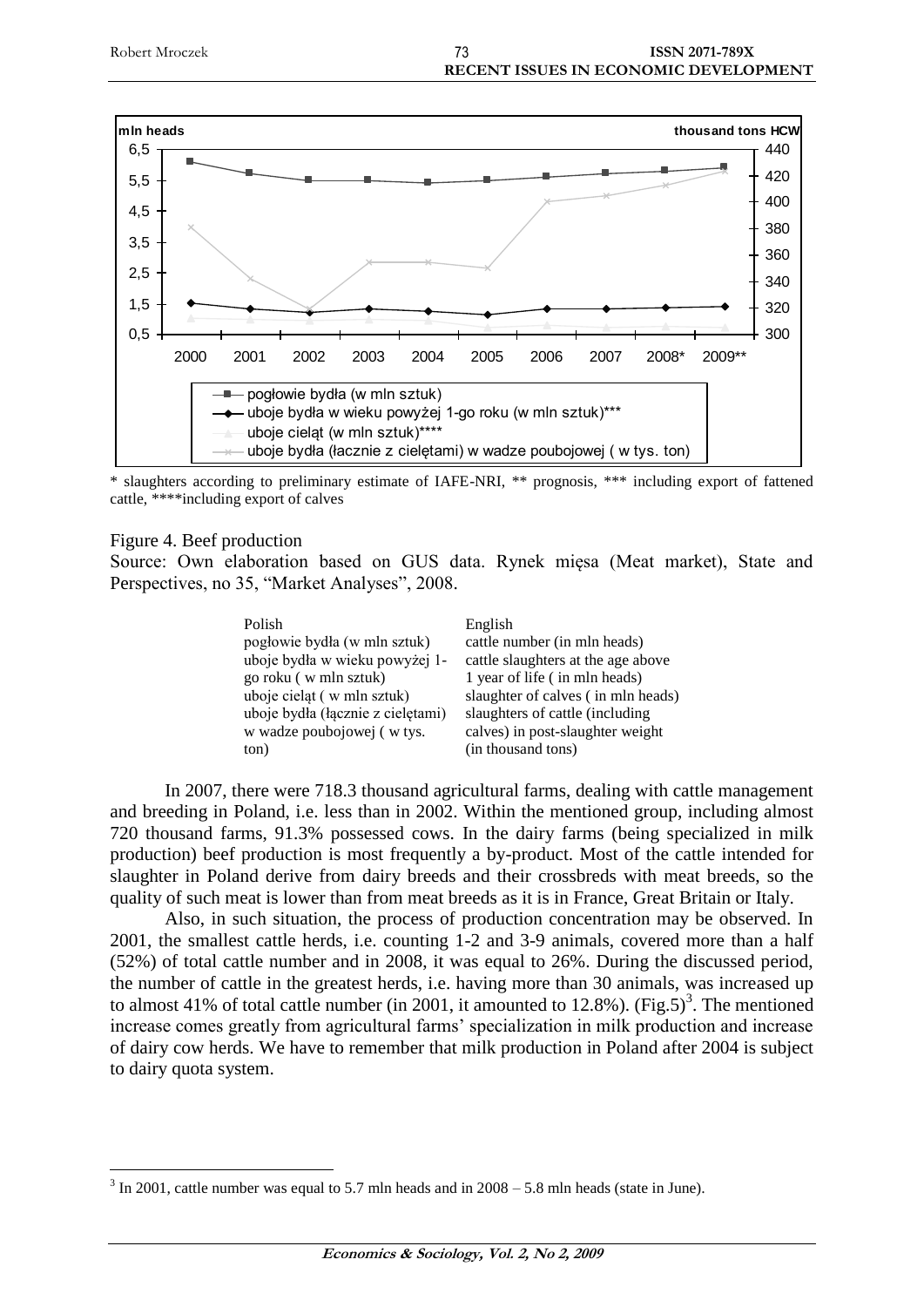

Figure 5. Distribution of cattle number according to management scale in 2001 and 2008 Source: Utilization of land, area of sowing and number of farm animals in 2001 and 2008, GUS, Warsaw, 2001, 2008.

# **State of adaptation of animal product processing enterprises to the EU standards**

In spite of certain earlier announcements, the accession of Poland to the European Union in May 2004 has neither caused any mass bankruptcy of meat processing enterprises in our country, nor brought any flood of food from the West.

At the beginning of 2004, that is, few months before the entrance of Poland to the EU, 101 meat processing plants in Poland had the license for trade with the EU-15, including: 61 entities of the red meat sector and 40 poultry sector enterprises. During the next few years, very significant changes had place in the discussed structure. In the half of 2008, 928 meat industry enterprises possessed a license for trade with the EU (Figure 6).



Figure 6. Meat industry enterprise, entitled to trade with the EU countries

Source: Own elaboration based on data of Veterinary Inspection and R. Urban: State of the main food economy sectors after the entrance of Poland to the European Union. Sector of cereals, meat and drinks. Report PW no 25, p.34, IAFE\_NRI, Warsaw, 2006.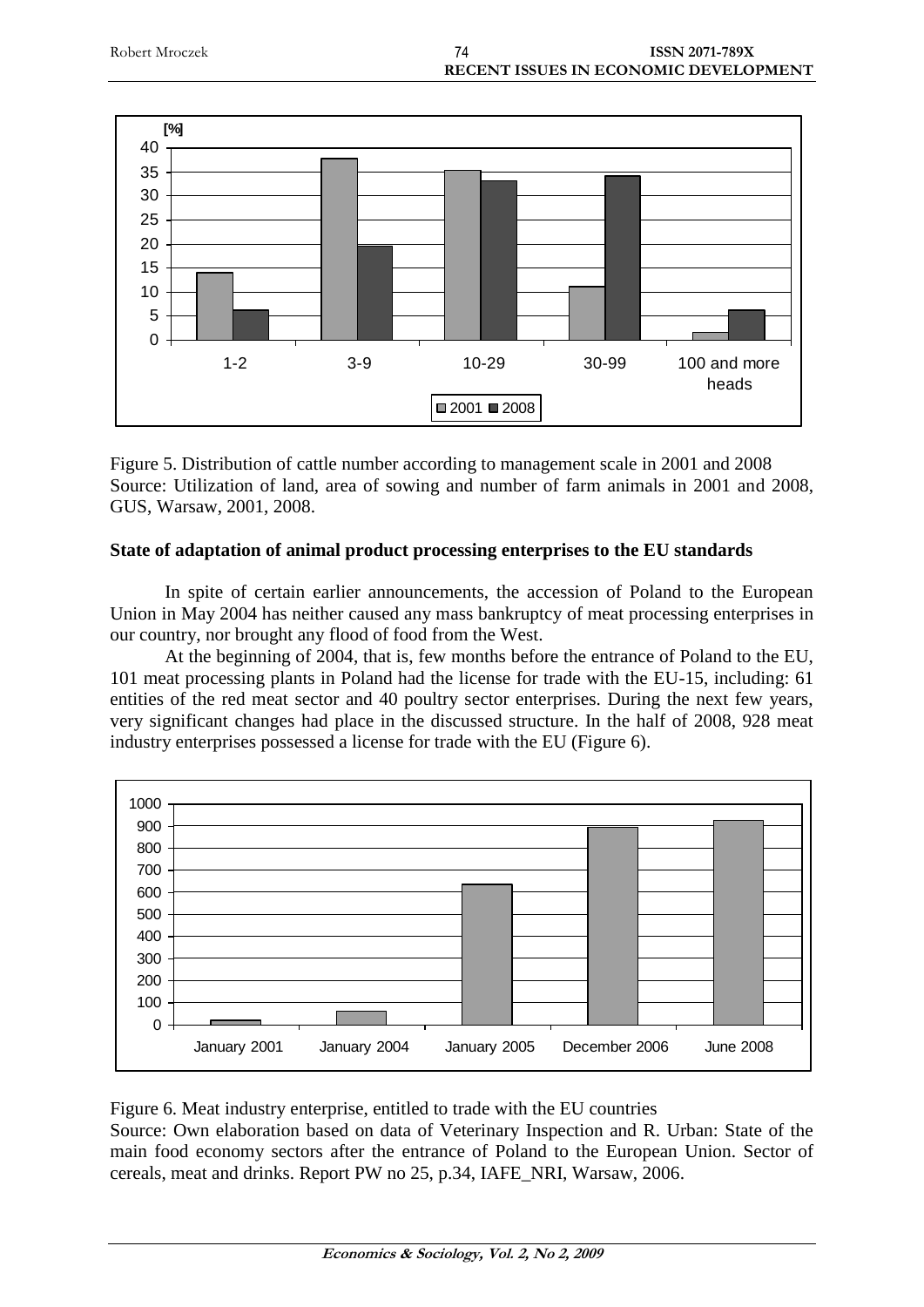| Robert Mroczek | <b>ISSN 2071-789X</b>                 |
|----------------|---------------------------------------|
|                | RECENT ISSUES IN ECONOMIC DEVELOPMENT |

The greatest dynamics of adaptative processes in red meat processing enterprises occurred in the year of accession to the EU. During 12 months of 2004, the number of meat industry enterprises with export license for sales to the Community market increased 10 times; at the beginning of 2005, there were 638 plants (Figure 6).

### **Export of red meat and its products**

Accession of Poland to the EU meant abolition of customs duties and opening of the borders for trade with the Community countries. The Common European Market is a basic outlet market for Polish agri-food products. 75-80% of our export is directed to the mentioned countries, including  $\frac{3}{4}$  to the EU-15. Germany is the main buyer of our food. In the years 2003 – 2007, the incomes of red meat sector increased by 48% while incomes from export of the products were four times increased. It is an evidence of competitivity of the discussed sector of food industry on the EU market. In 2007, the incomes from export constituted already more than 11% of incomes from the sales of red meat products and they were also maintained on the mentioned level in the first half of 2008, in spite of unfavourable exchange rate of PLN in relation to EUR (Tab.2).

| Table 2. Net incomes and export participation in the incomes of red meat sector <sup>a</sup> |  |  |
|----------------------------------------------------------------------------------------------|--|--|
|                                                                                              |  |  |

| Specification                                                      | 2003    | 2004    | 2005    | 2006    | 2007    | $1st$ half of<br>2008 |
|--------------------------------------------------------------------|---------|---------|---------|---------|---------|-----------------------|
| Incomes from the<br>sales (in mln PLN)                             | 14498.2 | 17296.4 | 18585.8 | 19983.7 | 21617.7 | 11053.7               |
| Participation of<br>export in incomes<br>from the sales (in $\%$ ) | 4.4     | 5.5     | 8.2     | 11.1    | 11.2    | 11.6                  |

a – it refers to the companies covered with financial reporting, with employment above 9 persons Source: Own calculations based on unpublished GUS data

| Specification       | in thous. tons (in HCW) |       |         | in mln EUR   |       |              |
|---------------------|-------------------------|-------|---------|--------------|-------|--------------|
|                     | 2003                    | 2006  | 2008    | 2003         | 2006  | 2008         |
| <b>Pork</b>         |                         |       |         |              |       |              |
| Export              | 254.5                   | 383.3 | 405.1   | 226.2        | 581.4 | 702.2        |
| Import              | 54.0                    | 181.6 | 492.2   | 82.8         | 319.7 | 1014.4       |
| <b>Balance</b>      | 200.5                   | 201.7 | $-87.1$ | 143.4        | 261.7 | $-312.2$     |
| Self-dependence (%) | 110.0                   | 110.3 | 95.7    | $\mathbf{x}$ | X     | $\mathbf{X}$ |
| <b>Beef</b>         |                         |       |         |              |       |              |
| Export              | 92.5                    | 202.9 | 226.0   | 166.5        | 608.0 | 667.0        |
| Import              | 5.2                     | 10.1  | 19.4    | 2.1          | 29.4  | 42.0         |
| Balance             | 87.3                    | 192.8 | 206.6   | 164.4        | 578.6 | 625.0        |
| Self-dependence (%) | 132.5                   | 193.0 | 198.2   | X            | X     | X            |

Table 3. Foreign trade of pork and beef

Source: R. Urban "Economic situation of meat industry". Lecture, being delivered during the National Meat Congress, organized by the Meat and Fat Research Institute, Warsaw, May 14, 2009.

Since the moment of entrance of Poland to the EU, we have recorded increase in export of agri-food products from Poland. In the years 2003 – 2008, our export of food